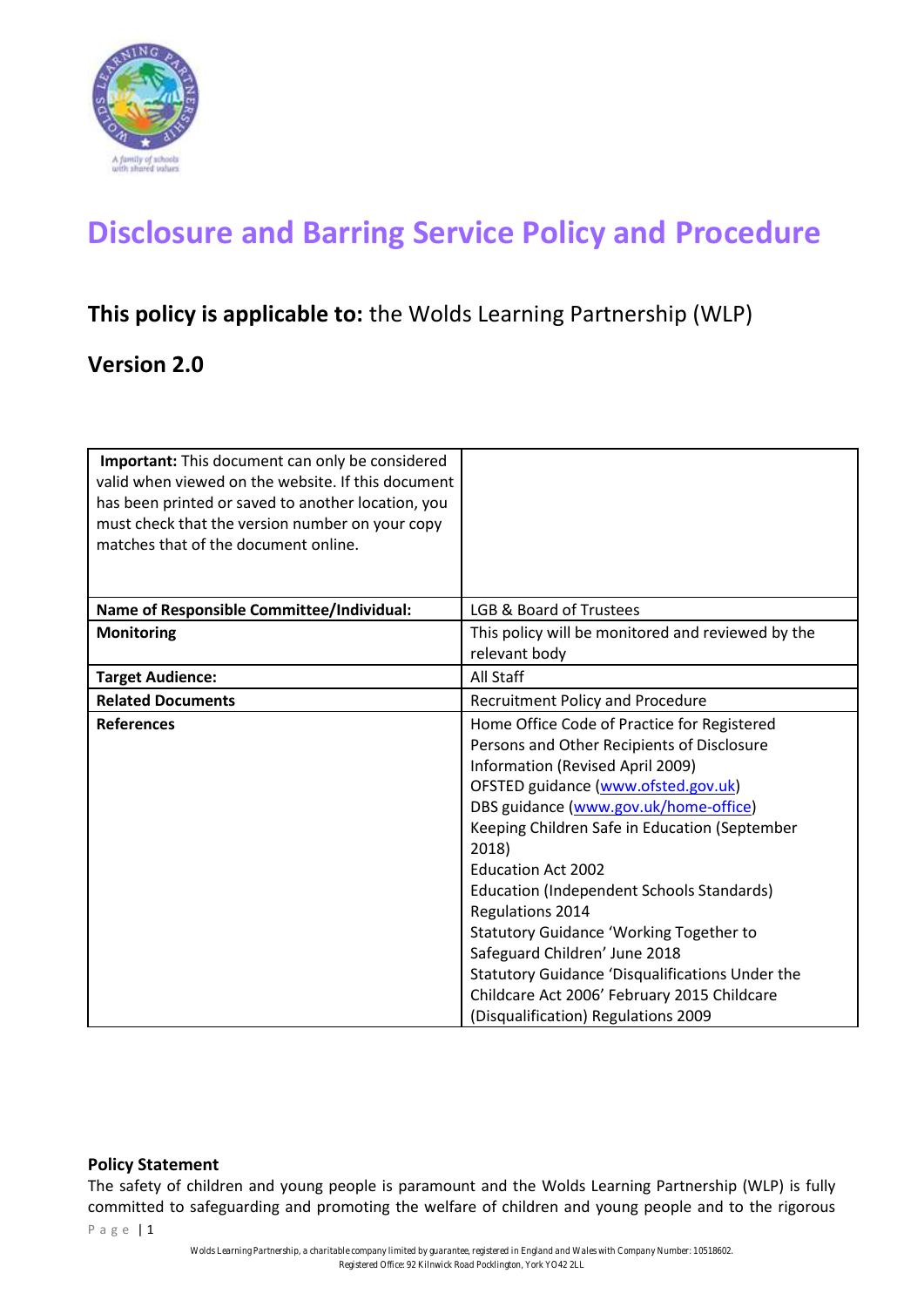

implementation of Disclosure and Barring (DBS) procedures, guidelines and arrangements, Department of Education advice and guidance and OFSTED requirements. 'Keeping Children Safe in Education' (March 2015) defines safeguarding and promoting the welfare of children as *'protecting children from maltreatment; preventing impairment of children's health or development; ensuring that children grow up in circumstances consistent with the provision of safe and effective care; and taking action to enable all children to have the best outcomes'*. This policy should be read in conjunction with the WLP's Recruitment and Selection Policy and it aims to prevent those who pose a risk of harm from working with children, ensuring the school adheres to its legal and statutory responsibilities.

The WLP has robust recruitment and selection processes in place and DBS checks form part of those processes, alongside barred list checks, prohibition checks, carefully designed assessment processes with skilled assessors working collaboratively to ensure all recruitment and selection decisions are well considered and evidence based.

The DBS was launched on 1 December 2012 and it replaced the Criminal Records Bureau (CRB) and the Independent Safeguarding Authority (ISA). Following the Protection of Freedoms Act 2012 further changes to DBS guidelines were made. The Rehabilitation of Offenders Act 1974 also ensures that candidates are not unfairly treated and that risk assessments take into account the nature of the disclosure and its relevance to the role the candidate has applied for. This policy and procedure is underpinned by this legislative and statutory framework.

Whilst a DBS check will only be undertaken after a thorough risk assessment has indicated that one is both proportionate and relevant to the position concerned it is likely that most appointments will require an enhanced DBS certificate, which includes the barred list information as most roles within the school engage in regulated activity. For those positions where a DBS check is required, relevant recruitment documentation will contain a statement that a DBS check will be requested in the event of the individual being offered the position.

Where a DBS check forms part of the recruitment process, all applicants will be encouraged to provide details of their criminal record at an early stage. This information will be managed by the Human Resources Department and will only be seen by those who need to see it as part of the recruitment process.

The WLP will ensure that staff involved in the recruitment process are suitably trained. Senior leaders, the CEO and, where appropriate, members of the Board of Trustees and the Local Governing Body, will identify and assess the relevance and circumstances of offences. Offences will be discussed in an open, measured way with the individual. Failure to reveal information that is directly relevant to the position sought could lead to withdrawal of an offer of employment. Failure of current staff to reveal a change in their DBS status may result in further investigation under the WLP Disciplinary Policy and Procedure.

Every subject of a DBS check will be made aware of the existence of the DBS guidance and a copy will be made available on request. The WLP undertakes to discuss any matter revealed in a DBS check with the individual alongside a thorough risk assessment prior to any action (such as the withdrawal of a conditional offer of employment) being taken.

Applicants can subscribe to the DBS Update Service. The Update Service will then keep their certificate upto-date. Once the individual has subscribed they can take their certificate with them from role to role where the same level and type of check are required. Registration lasts for one year and the cost to individuals is £13 per annum and free for volunteers. This fee will be re-reimbursed by the individual schools while they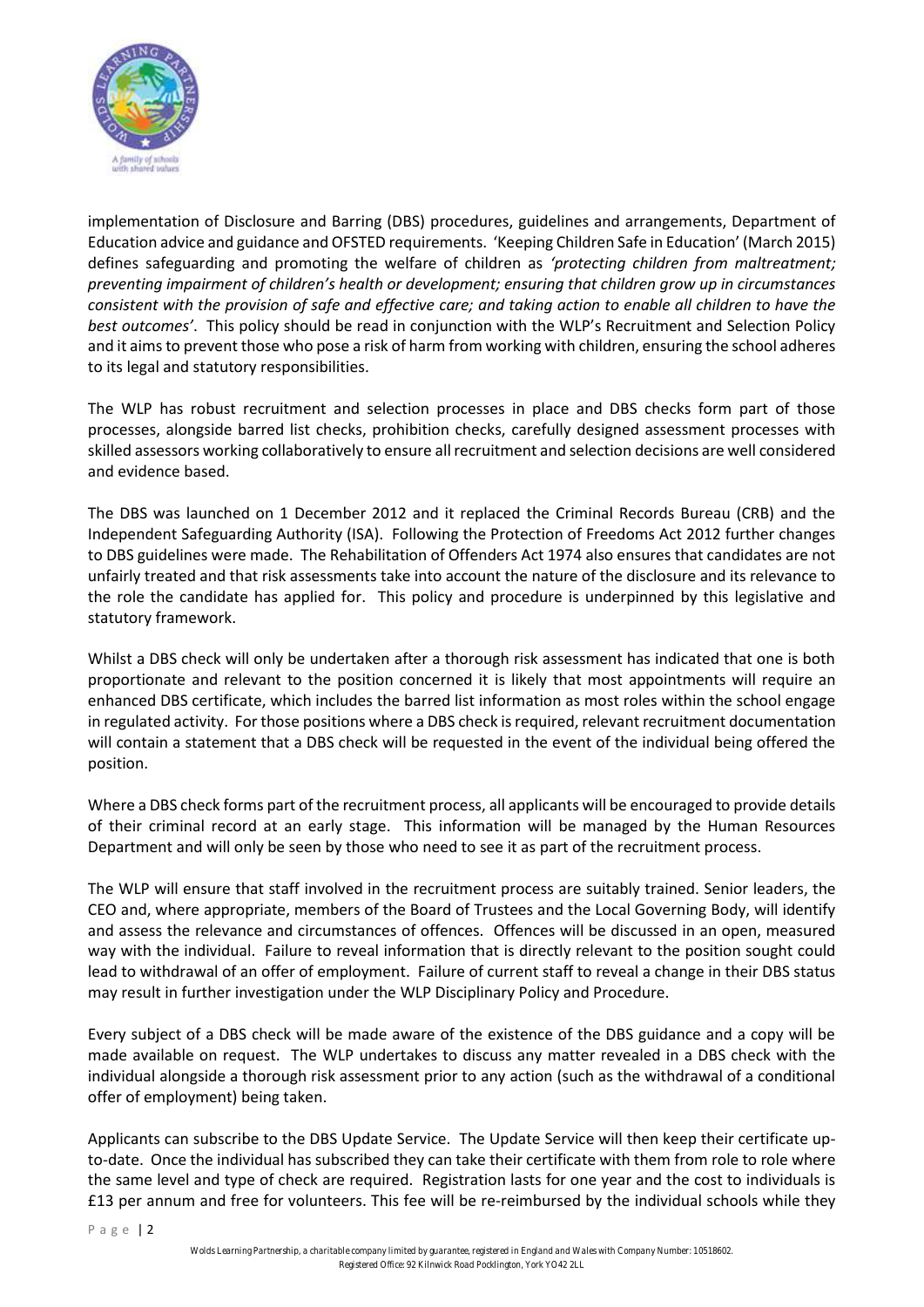

are employed in the WLP. The employee must ensure that their updated certificate is shown to the person responsible for the updating of the Single Central Record (SCR) in their school as soon as it is completed or renewed and the school should also check the update service to ensure staff/volunteers have up-to-date certificates.

## **Purpose and Scope**

Under the Rehabilitation of Offenders Act 1974, a person with a criminal record is not required to disclose any spent convictions unless the position they are applying for, or are currently undertaking, is listed as an exception under the act. As a registered body, the WLP must ensure that it does not breach the requirements of the Rehabilitation of Offenders Act 1974 (Exceptions) Order 1975. The Education Alliance's DBS Policy and Procedure details the actions the WLP undertakes to ensure that it meets its statutory and legal obligations.

This policy applies to all staff and candidates that meet the criteria (e.g. where work is defined as a regulated activity relating to children, as specified within the DBS guidance). As an organisation using the DBS service to assess applicants' suitability for positions of trust and for staff undertaking regulated activities, the WLP complies fully with DBS guidance and undertakes to treat all staff and applicants fairly. The WLP will not discriminate unfairly against any subject of a DBS check on the basis of a conviction or other information revealed. The WLP also takes into account other forms of statutory guidance such as 'Keeping Children Safe in Education' and 'Working Together to Safeguard Children'.

The WLP is committed to fair treatment of staff, potential staff and other stakeholders, regardless of age, disability, gender reassignment, pregnancy and maternity, race, religion or belief, sex or sexual orientation.

This policy will be made available to DBS applicants at the outset of the recruitment process.

#### **Roles and Responsibilities**

The Board of Trustees of the WLP is responsible for the approval of this policy and procedure and the Chair of the Board of Trustees must approve/refuse any request made to commence employment of a new member of staff prior to receipt of a DBS clearance. The Board of Trustees must ensure that the WLP undertakes appropriate DBS checks as per its legal and statutory responsibilities.

The **CEO** of The WLP is responsible for ensuring that this policy and procedure is implemented fairly, consistently and objectively.

**Headteachers** are responsible for overseeing the introduction, implementation, monitoring and review of this policy and will report to the CEO and Board of Trustees as required. The Head of Personnel/School Business Managers will undertake DBS checks, providing advice, guidance and support to candidates, volunteers, agency workers, contractors and visitors that meet the criteria and are therefore required to provide a DBS check. The Head of Personnel/School Business Managers will also provide advice and guidance to leaders when DBS checks detail convictions, cautions or other forms of information. The Head of Personnel/School Business Managers will also ensure that appropriate guidance is in place in relation to contractors and agency staff and that this information is disseminated effectively.

**Leaders** must ensure that before recruiting new staff they familiarise themselves with both the Recruitment and Selection Policy and Procedure and the DBS Policy and Procedure. They must ensure that they deal with any disclosure made by staff, candidates, visitors, contractors, agency staff or volunteers with discretion, sensitivity and objectivity, ensuring that the DBS Policy and Procedure is adhered to. Leaders should seek advice from the Human Resources Department when a disclosure is made. Leaders procuring services must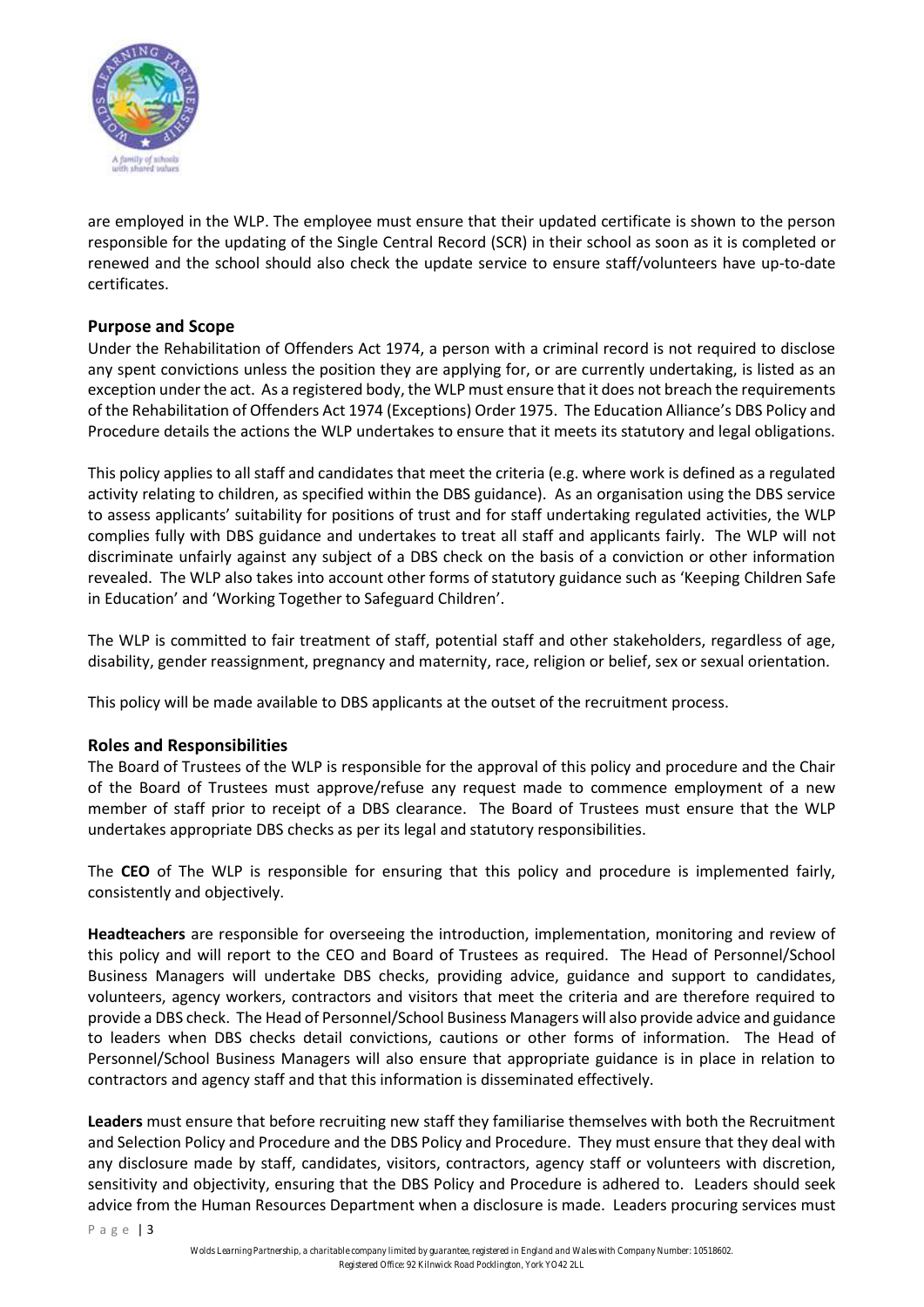

also ensure that the provider of that contract undertakes appropriate safer recruitment checks on staff that are going to work at WLP, which will include DBS checks for those staff that meet the criteria. Where agency workers, contractors, visitors and volunteers do not meet the criteria for a DBS check, the responsible manager must undertake a thorough risk assessment prior to the commencement of that activity with support from the Human Resources Department, ensuring appropriate supervision is in place at all times.

**DBS subjects** are required to disclose any criminal conviction or caution they have received as per the DBS guidelines. **Employees** are required to notify their line manager and/or the Head of Personnel/Business Managers if their DBS status changes. Any charges brought against them for any criminal offence (including convictions and cautions), whether connected to their employment or not, must be reported immediately to their line manager.

#### **Equality and Diversity**

The WLP is committed to:

- Eliminating discrimination and promoting equality and diversity in its policies, procedures and guidelines. Disclosures will be dealt with on a case by case basis in line with DBS guidance, thus ensuring that DBS subjects are not treated unfairly.
- Delivering high quality teaching and services that meet the diverse needs of its student population and its workforce, ensuring that no individual or group is disadvantaged.

#### **Vision and Values**

The WLP's vision is to develop a culture of respect, honesty and high aspiration, encouraging staff and pupils/students to inspire each other and learn to value greatness, ambition and achievement of all kinds. DBS subjects and staff disclosing criminal offences, convictions and cautions will be treated with dignity and respect and the DBS Policy and Procedure will be implemented fairly, consistently, objectively, sensitively and discreetly.

#### **Levels of Disclosure**

All staff employed to work at the WLP must provide a DBS check prior to commencing employment. This is due to the nature of the environment and the unsupervised access staff have to children on a day to day basis. There are three types of DBS checks:

- Standard a check of the Police National Computer (PNC) records of convictions, cautions, reprimands and warnings;
- Enhanced  $-$  a check if the PNC records as above, plus other information held by the police that is considered relevant by the police; and
- Enhanced with a barred list check for people working in regulated activity with children (it includes a check against the DBS Children's Barred List)

DBS subjects must be aged 16 or above. Where candidates or staff are required to provide the WLP with a DBS check, if they are a member of the Update Service, with their permission the Head of Personnel/School Business Managers can use their DBS Certificate and carry out a free, instant online check to see if any new information has come to light since its issue.

The DBS no longer automatically issues a copy of the applicant's DBS Certificate to the Registered Body who countersigned the DBS application form, therefore when the WLP undertakes DBS checks, the Head of Personnel/School Business Managers must ask the applicant for sight of their DBS Certificate (copies will not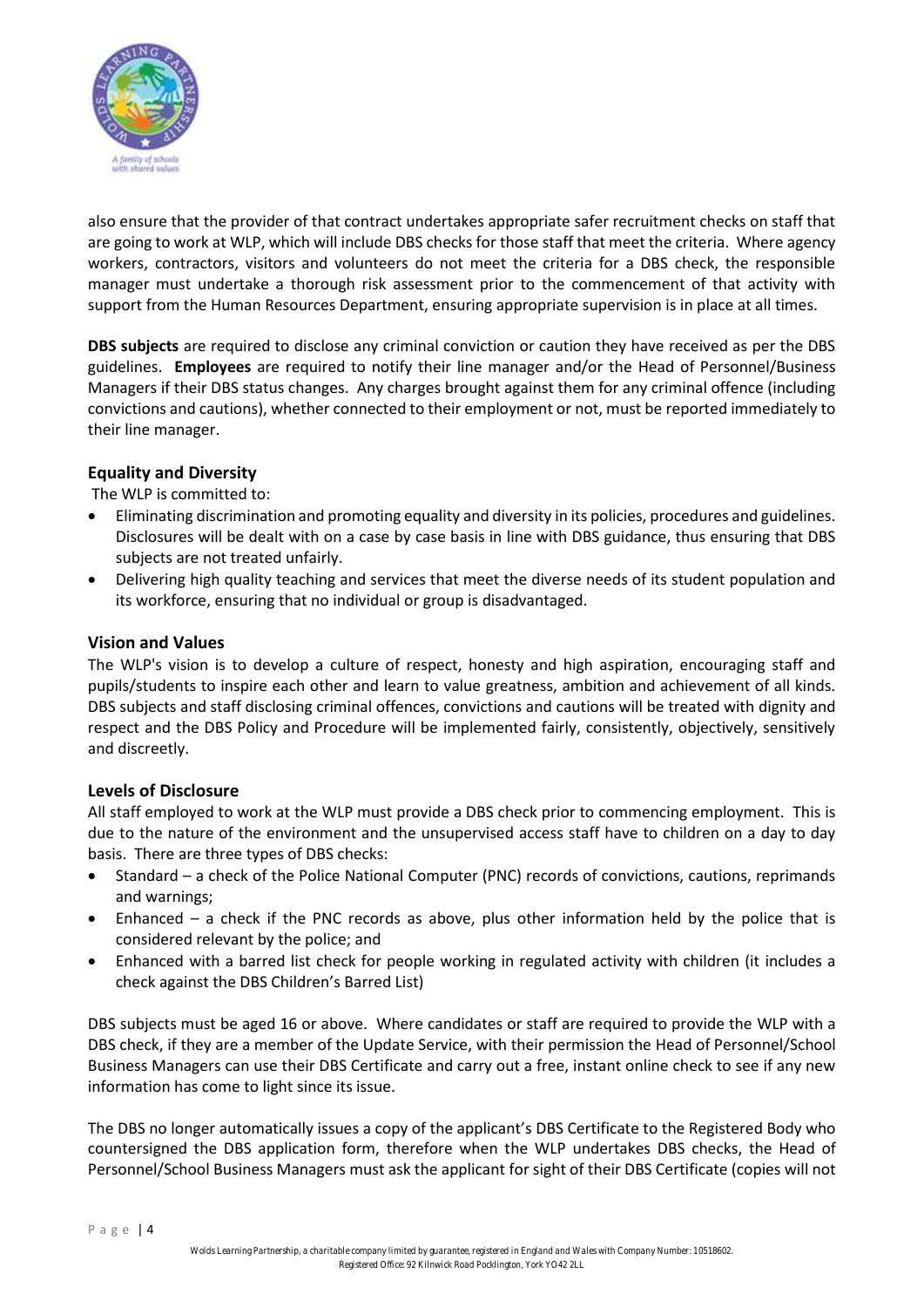

be accepted). In only issuing applicants with a copy, the DBS is placing the individual in charge of their own data.

#### **People requiring a DBS Check**

All **newly appointed staff** will automatically be required to complete an Enhanced Disclosure prior to taking up a post at the WLP.

Only when a DBS Certificate is provided that contains no information that may preclude the individual from working with children, can it be considered that they have DBS clearance.

**Staff** must discuss any concerns or changes to their DBS status as they arise. Failure to disclose any criminal activities, convictions or warnings may result in an investigation under the WLPs Disciplinary Policy and Procedure. Where a member of staff applies and secures an alternative post at the WLP, their DBS status should be reviewed as they may require a DBS check if they haven't had one previously or if their previous role only required a Standard Disclosure.

**Trainee/Student Teachers** are likely to be engaged in regulated activity; therefore the WLP will ensure that all necessary checks have been undertaken. Where trainee teachers (ITT) are fee-funded it is the responsibility of the initial teacher training provider to carry out the necessary checks and the WLP will obtain written confirmation from the ITT provider that these checks have been carried out and that the trainee has been judged by the provider to be suitable to work with children.

**Visitors** who do not have unsupervised access to children should be risk assessed and appropriately supervised at all times when on school site. Visitors that have unsupervised access to children should be DBS checked by their employer. The school must ensure that the DBS is seen, along with photo id and recorded on the central record on the first visit for frequent visitors. Other visitors must show their DBS each time they come to school.

**Contractors and agency workers** that come into regular contact with children and young people should be detailed on the single central record. Contractors must show their DBS certificate and photo id to the school on the first visit and then thereafter when requested to do so. Any contractor or agency worker who does not have a current DBS certificate must be accompanied at all times by a member of the school staff.

**Volunteers** are defined as 'a person who spends their time doing something that aims to benefit either an individual or group (other than, or in addition to, close relatives), and is not paid (except for travelling and other approved out-of-pocket expenses). Volunteers will receive a DBS check free of charge. If they are supervised their disclosure will not include a check against the barred lists, however, if they will have unsupervised access to children that fits the DBS criteria, their disclosure will include the barred lists check. Any volunteers who does not have a current DBS certificate must be accompanied at all times by a member of the school staff.

**Whilst members of the Local Governing Body/Trustees & Members** are no longer eligible for an enhanced DBS check unless a risk assessment indicates that the criteria of the DBS is met in relation to the work they will undertake within the school and the frequency of unsupervised access they will have to children and young people, members of the Governing Body, Board of Trustees and Members of the WLP are required to have an DBS check.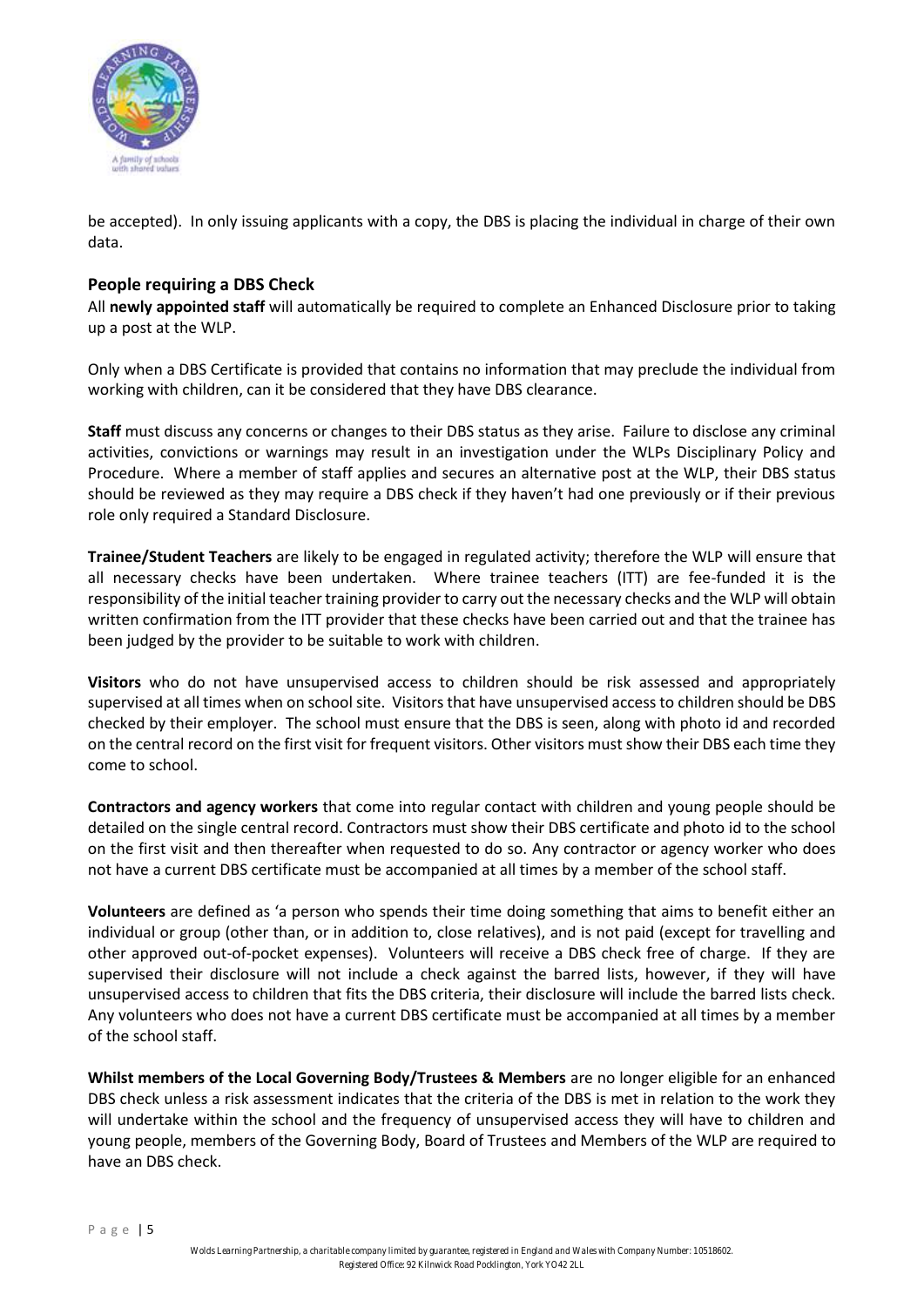

The WLP must check that those staff working in a **childcare provision** and those directly concerned with the management of such provision are not disqualified under the Childcare (Disqualification) Regulations 2009, adhering to the statutory guidance 'Disqualification under the Childcare Act 2006' (February 2015).

#### **Status Check**

With the individual's permission, the Head of Personnel/School Business Managers can go online for a free and instant check (where the individual has subscribed to the Update Service) to find out whether the individual's Certificate is up-to-date.

If a Status Check shows that there has been a change in status since the last DBS Certificate was issued and the applicant has not produced their new Certificate within 28 days of its issue, the Head of Personnel/School Business Managers will ask for a copy of their Certificate.

Online Status Checks are available at [www.gov.uk/dbs-update-service.](http://www.gov.uk/dbs-update-service) A result of 'no status change' means that the certificate remains valid and up-to-date, whereas a result of 'status change' means that the Certificate is out of date and the WLP will be required to ask for a new Certificate to see the new information.

#### **DBS Guidance**

The WLP complies with DBS guidance, ensuring that the processes for applying for DBS checks are appropriate and that sensitive, personal information, disclosed by the DBS is handled and stored appropriately, and that information is used fairly.

The X61, 'Position Applied For' field on the DBS application form provides a relevancy test when releasing non-conviction information about an individual. The relevancy test is based on the type of workforce rather than the actual job role, therefore DBS Certificates can be taken from role to role within the same workforce (e.g. working with children or adults or both). When completing a DBS application form the Head of Personnel/School Business Managers must ensure that the 'Position Applied For' section is completed accurately. The workforce descriptors are as follows:

- Child workforce
- Adult workforce
- Child and adult workforce
- Other workforce
- Line 1 of section X61 must indicate one of the above workforces, which is followed by Line 2, which details the 'Position Applied For'.

Counter-signatories will ensure that staff and applicants:

- Have the right to work in the UK
- Understand why a DBS check is required and what it is
- Understand where they can obtain independent advice on the DBS application process
- Are given the opportunity to declare information and to explain whether or not a check will reveal information about them

Counter-signatories will ensure that DBS checks are only carried out for those people that meet the criteria for a DBS check. They will also ensure that application forms are completed fully and that the information is accurate. Counter-signatories will also check and confirm the applicant's identity and verify evidence of their name, date of birth and current address. If there are any discrepancies, further clarification should be sought via the applicant in the first instance. Suspected identity fraud will be reported to the DBS immediately.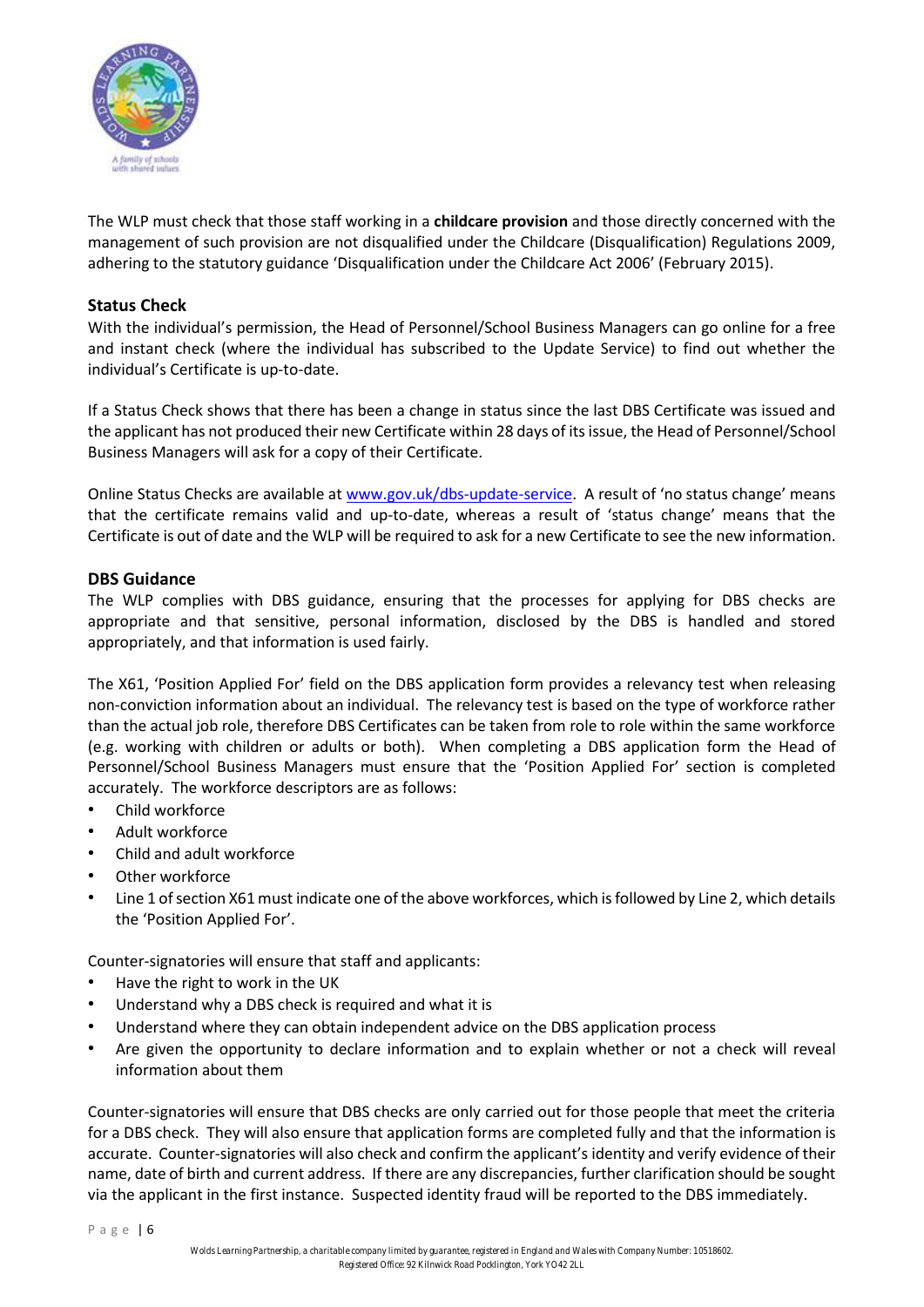

DBS checks are stored securely in a locked cabinet. They must be destroyed no later than 6 months after the DBS clearance is received by the WLP.

## **DBS Checks for Overseas Applicants**

The DBS cannot access criminal records held overseas, but it is possible to submit an application while the applicant is overseas. In a small number of cases overseas criminal records are held on the PNC and these could be revealed as part of a DBS check. The East Riding DBS may be required to contact the embassy or High Commission of the country in question. The Home Office has published guidance relating to criminal record checks for overseas applicants and the Department for Education has also issued guidance on the employment of overseas trained teachers. The East Riding DBS will ensure this guidance is followed in such circumstances and any concerns will be raised with the CEO of the WLP and the Chair of the Board of Trustees.

#### **Disclosures**

Information revealed by the DBS must be dealt with sensitively and cautiously. In deciding whether or not the information revealed results in an applicant being unsuitable for the post the following considerations may be helpful:

- How long ago did the conviction/caution/warning/issue occur?
- Is there a pattern of behaviour?
- What were the circumstances at the time?
- Has the subject been open and honest?
- Does the disclosure relate to the work they would be/are employed to undertake?
- What are the risks?

Additional advice must be sought from the East Riding Human Resources Department prior to any decision being taken. A decision must be made in collaboration with the Headteachers and the CEO of the WLP.

#### **Commencement of Employment pending DBS Clearance**

Ideally DBS clearances for new starters are received by the WLP prior to their commencement in their post. Where it is vital that a new employee commences prior to the receipt of a DBS clearance, a careful risk assessment will be undertaken involving the Headteachers, the CEO and the Chair of the Board of Trustees. If the decision is made to commence employment prior to receipt of a DBS clearance the CEO and the Headteachers will ensure that appropriate supervision is in place and that all other checks detailed in the 'Keeping Children Safe in Education' statutory guidance have been satisfactorily completed. The WLP will only commence someone prior to the receipt of a DBS clearance under exceptional circumstances.

#### **Referring someone for a DBS check**

If there are concerns about an existing employee's suitability to work with children the CEO of the WLP and the Headteachers will ensure all relevant checks are carried out as though the employee were a new member of staff and they will notify the Chair of the Board of Trustees of their concerns. Similarly, if an employee working at the WLP moves from a post that was not regulated activity to work which is regulated activity, the relevant checks for the regulated activity will be undertaken.

The WLP has a legal duty to refer to the DBS anyone who has harmed, or poses a risk of harm, to a child or vulnerable adult. An assessment must be undertaken regarding the following considerations:

• Anyone who has harmed or poses a risk of harm to a child or vulnerable adult

P a g e | 7